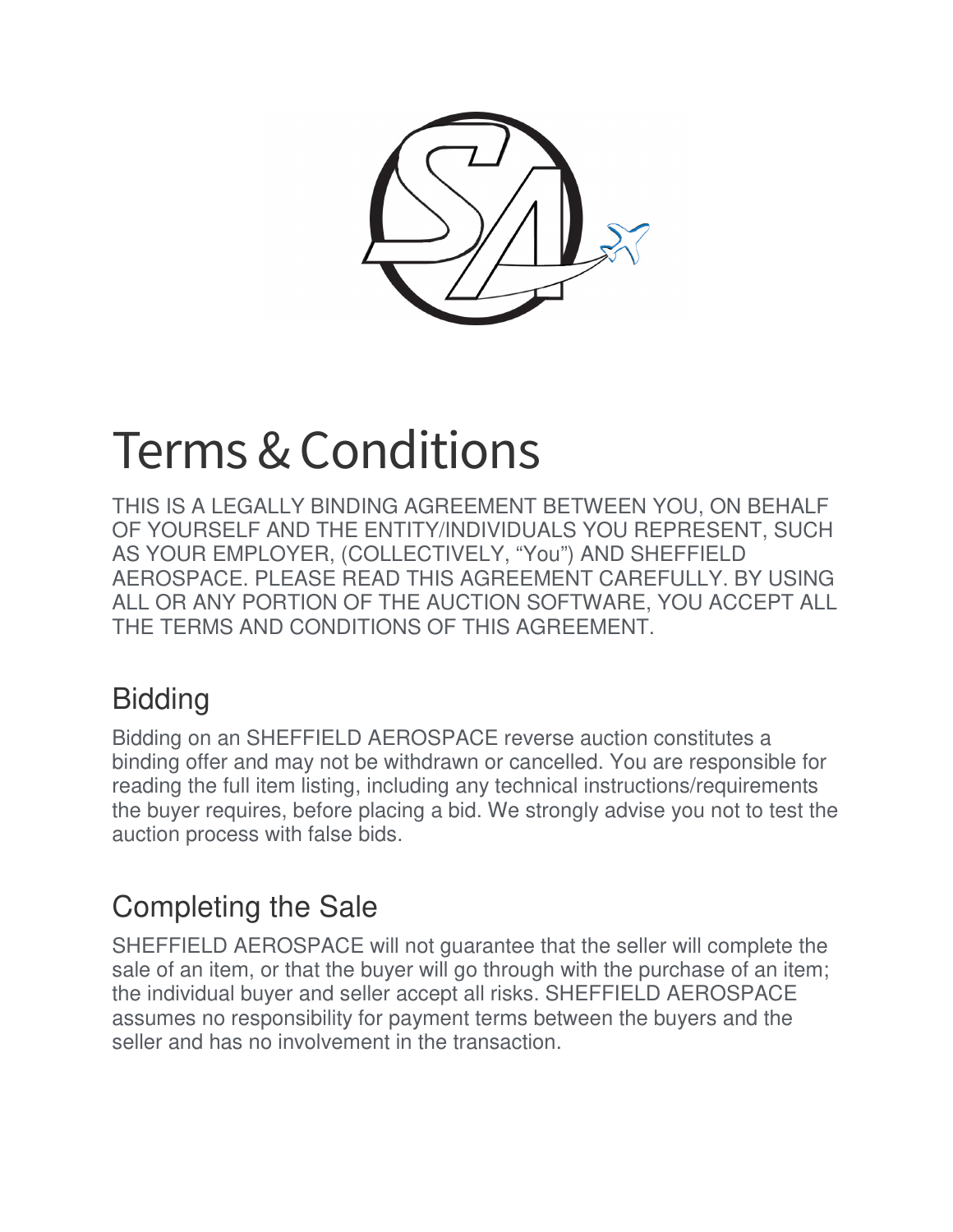# Spam and Abuse

You will not:

- violate any laws, third party rights or our policies;
- distribute or post spam, unsolicited or bulk electronic communications or chain letters;
- harvest or otherwise collect information about users, including email addresses, without their consent;
- distribute viruses or any other technologies that may harm SHEFFIELD AEROSPACE, or the interests or property of SHEFFIELD AEROSPACE users;
- circumvent any SHEFFIELD AEROSPACE policy or determinations about your account status such as temporary or indefinite suspensions or other account holds, limitations or restrictions;
- manipulate the price of any item;
- use the SHEFFIELD AEROSPACE Bidding Platform if you are not able to form legally binding contracts or are temporarily or indefinitely suspended from using our sites, services, applications, or tools.

## Suspension of Services

Without limiting other remedies, we may, in our sole discretion, limit, suspend, or terminate listings and user accounts. We also reserve the right to cancel unconfirmed accounts or accounts that have been inactive for a period of months.

#### Intellectual Property

You may not copy, modify, or distribute content from the SHEFFIELD AEROSPACE Bidding Platform or SHEFFIELD AEROSPACE's copyrights and trademarks. The SHEFFIELD AEROSPACE logo is a registered trademark and may not be used without prior written consent of SHEFFIELD AEROSPACE.

#### Disclaimer

SHEFFIELD AEROSPACE disclaims any responsibility for and Client waives any responsibility of SHEFFIELD AEROSPACE for: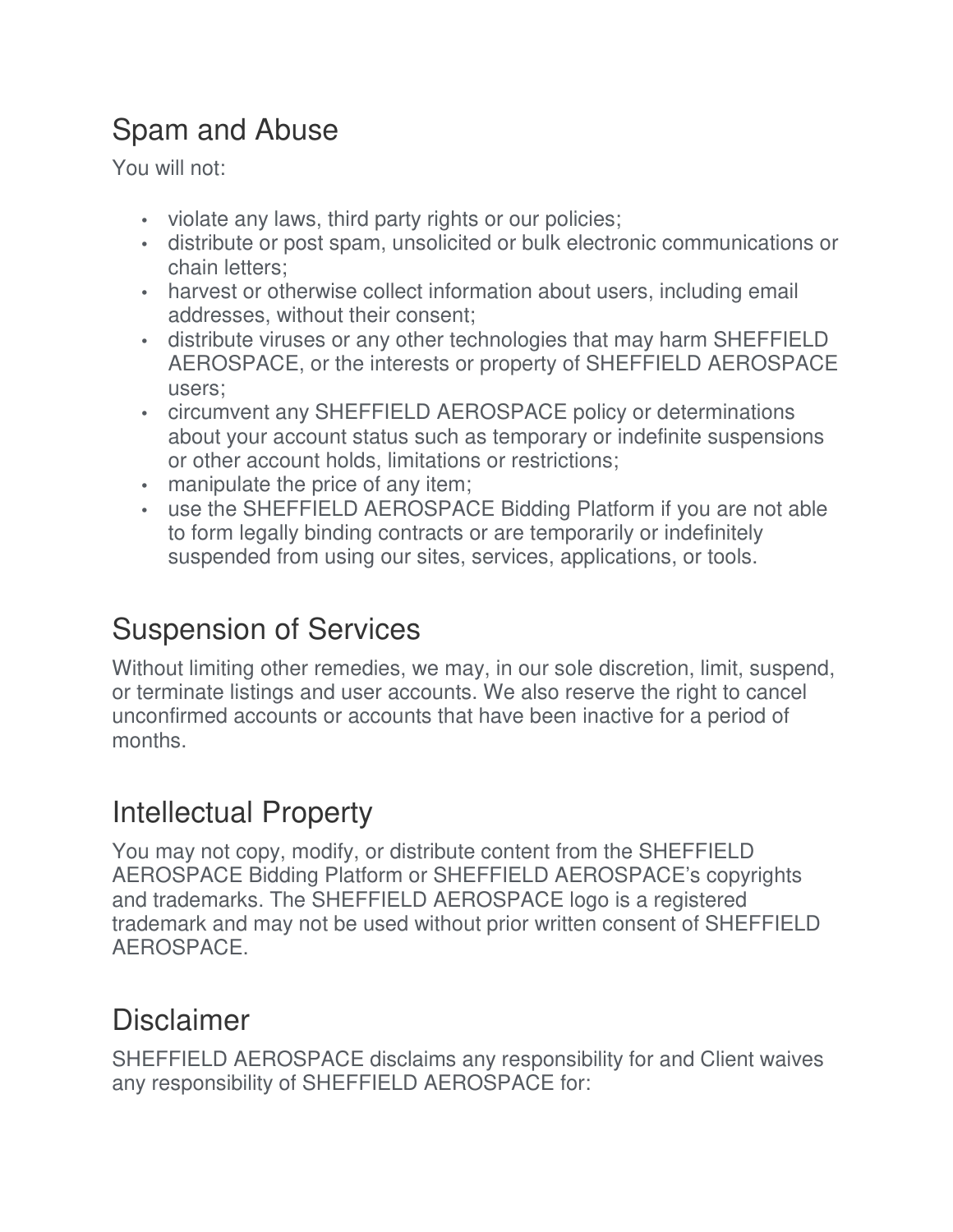1. Any information located or retrieved via the SHEFFIELD AEROSPACE Bidding Platform.

2. That information's accuracy and timeliness.

3. Any adverse impact on or damage to client's information systems connections with the use of the SHEFFIELD AEROSPACE Bidding Platform.

4. The use of the SHEFFIELD AEROSPACE Access Software (If applicable).

SHEFFIELD AEROSPACE PROVIDES THE SOFTWARE AND ACCESS TO ANY WEBSITES AND ONLINE SERVICES "AS-IS" AND WITH ALL FAULTS, AND SHEFFIELD AEROSPACE EXPRESSLY DISCLAIMS ALL OTHER REPRESENTATIONS AND WARRANTIES, EXPRESS OR IMPLIED, WHETHER BY STATUTE, COMMON LAW, CONTRACT, COURSE OF DEALING, TRADE USAGE OR OTHERWISE, INCLUDING BUT NOT LIMITED TO PERFORMANCE, TITLE, NON-INFRINGEMENT, MERCHANTABILITY AND FITNESS FOR ANY PARTICULAR PURPOSE. THE ABOVE LIMITATIONS AND DISCLAIMER OF WARRANTY MAY NOT BE VALID IN SOME STATES.

#### Limitations on Liability

EXCEPT FOR THE EXCLUSIVE REMEDY SET FORTH ABOVE, IN NO EVENT WILL SHEFFIELD AEROSPACE BE LIABLE TO YOU FOR ANY LOSS, DAMAGES, CLAIMS OR COSTS WHATSOEVER INCLUDING ANY CONSEQUENTIAL, INDIRECT OR INCIDENTAL DAMAGES, ANY LOST PROFITS OR LOST SAVINGS, ANY DAMAGES RESULTING FROM BUSINESS INTERRUPTION, PERSONAL INJURY OR FAILURE TO MEET ANY DUTY OF CARE, OR CLAIMS BY A THRID PARTY, EVEN IF AN SHEFFIELD AEROSPACE REPRESENTATIVE HAS BEEN ADVISED OF THE POSSIBLITY OF SUCH LOSS, DAMAGES, CLAIMS OR COSTS. THE FOREGOING LIMITATIONS AND EXCLUSIONS APPLY TO THE EXTENT PERMITTED BY APPLICABLE LAW IN YOUR JURISDICTION. SHEFFIELD AEROSPACE' AGGREGATE LIABILITY ARISING FROM OR RELATED TO THIS AGREEMENT WILL BE LIMITED TO THE FEES PAID FOR THE SHEFFIELD AEROSPACE BIDDING PLATFORM, IF ANY. THIS LIMITATION OF LIABILITY MAY NOT BE VALID IN SOME STATES.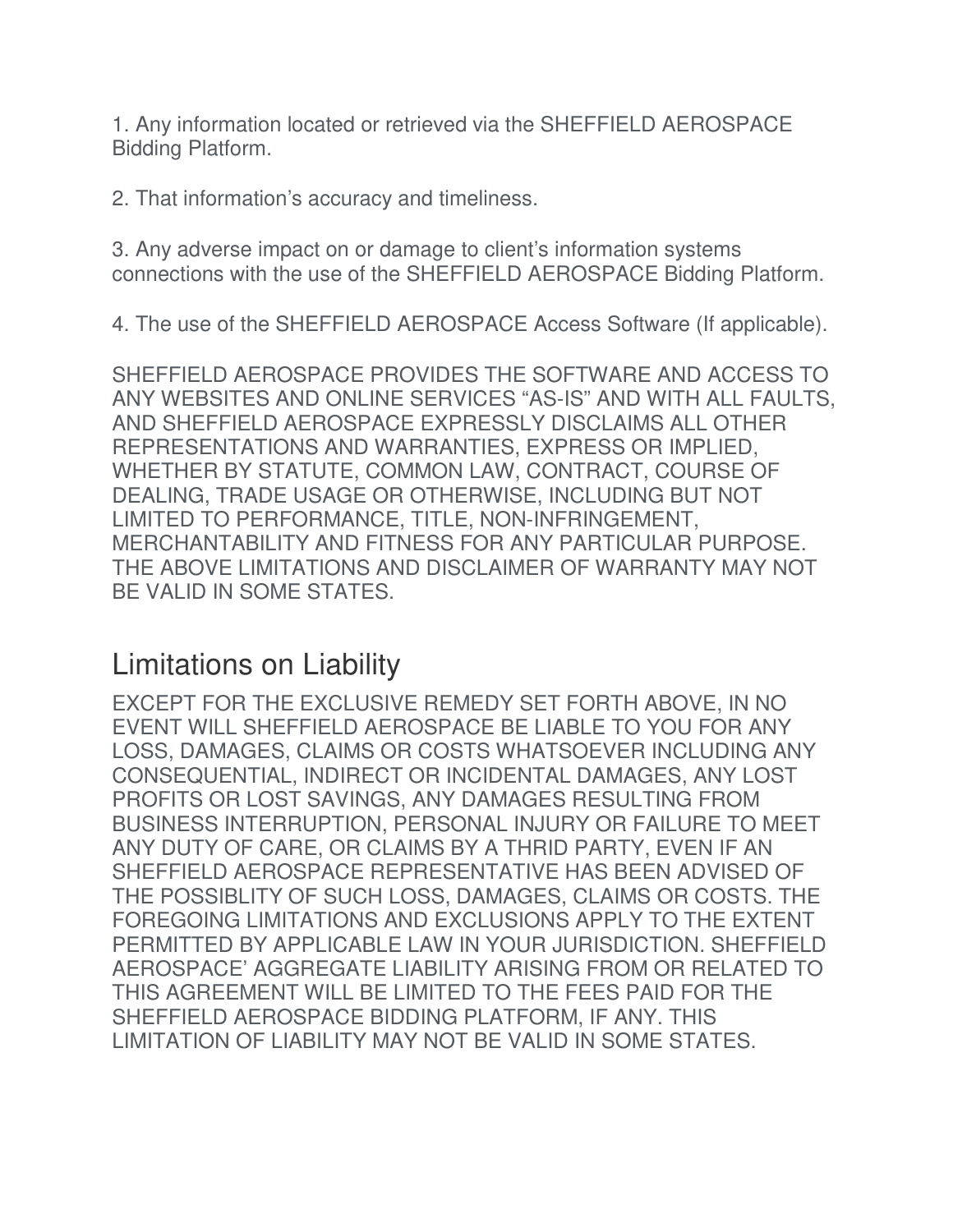#### Indemnification

You hereby agree to indemnify, defend and hold SHEFFIELD AEROSPACE harmless from any damages, claims, costs or expenses arising from this Agreement or your use of the Software, including without limitation any unauthorized use or the misappropriation of any intellectual property rights of SHEFFIELD AEROSPACE.

## Governing Law

This Agreement is governed by, and shall be construed in accordance with, the laws of the State of Texas, USA, without regard to any conflicts of law provision that would result in application of the laws of another jurisdiction.

#### **Miscellaneous**

If any part of this Agreement is found void and unenforceable, it will not affect the validity of the balance of this Agreement, which will remain valid and enforceable according to its terms. The agreement will be the version used when interpreting or construing this Agreement. This is the entire agreement between SHEFFIELD AEROSPACE and you relating to the SHEFFIELD AEROSPACE Bidding Platform and it supersedes any prior representations, discussions, undertakings, communications or advertising relating to the SHEFFIELD AEROSPACE Bidding Platform. Any terms which by their nature should survive the termination of this Agreement (e.g. payment of applicable fees due) shall survive.

## Electronic Agreement

Following your acceptance of these terms in electronic form, SHEFFIELD AEROSPACE will, upon request, send you a copy at no additional charge in a format that will permit you to store these terms electronically and to reproduce these terms. In the event that SHEFFIELD AEROSPACE maintains any records regarding these terms, SHEFFIELD AEROSPACE shall provide you with reasonable access to such paper records at a mutually agreed upon time and in a mutually agreed upon manner. These terms may only be amended by you in a writing manually executed by an authorized representative of both parties. Other information retained by SHEFFIELD AEROSPACE about you may be reviewed, corrected or edited by you by contacting SHEFFIELD AEROSPACE at the email address set forth below. In addition, your consent